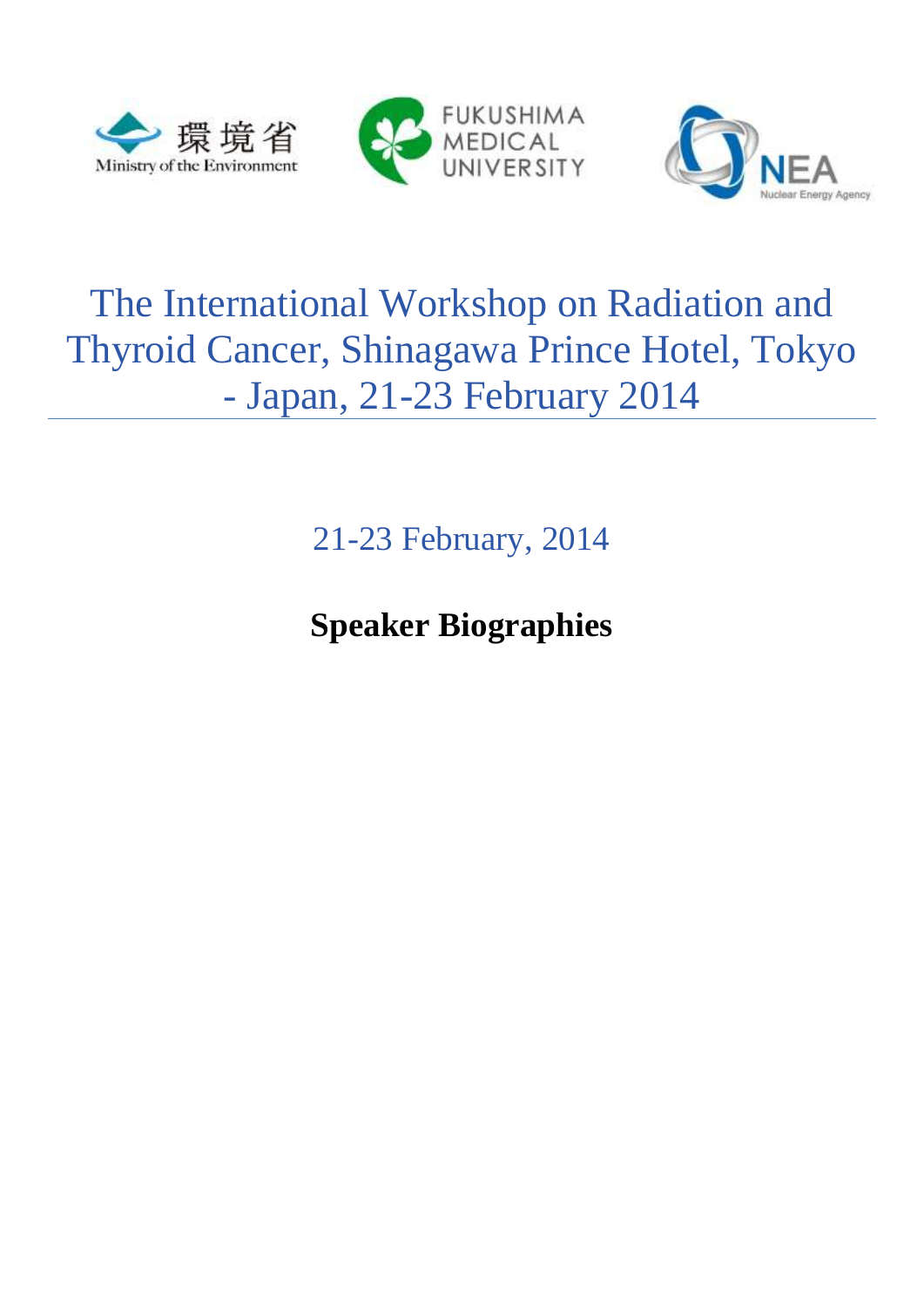|  | Dr Shigenobu Nagataki (Nagasaki University, Japan)                                                                                                                                                                                                                                                                                                                                                                                                                                                                                                                                                                                                                                                                                                                                                                                                                                                                                                                                                                                                                                                                                                                                                                                                                                                                                                                                                                      |
|--|-------------------------------------------------------------------------------------------------------------------------------------------------------------------------------------------------------------------------------------------------------------------------------------------------------------------------------------------------------------------------------------------------------------------------------------------------------------------------------------------------------------------------------------------------------------------------------------------------------------------------------------------------------------------------------------------------------------------------------------------------------------------------------------------------------------------------------------------------------------------------------------------------------------------------------------------------------------------------------------------------------------------------------------------------------------------------------------------------------------------------------------------------------------------------------------------------------------------------------------------------------------------------------------------------------------------------------------------------------------------------------------------------------------------------|
|  | Dr Nagataki is chair, Expert Meeting to the Ministry of the Environment<br>(MoE) for the health management of the public following the TEPCO's<br>Fukushima Daiichi nuclear power plant accident. He is also the invited<br>expert to Working Group 4 (WG4): Assessment of Radiological<br>Consequences, IAEA comprehensive report on the Fukushima Daiichi<br>accident. He graduated from the University of Tokyo and his major was<br>thyroid/endocrinology/internal medicine in Tokyo and at Harvard. In<br>1980, he moved to Nagasaki University as a professor of medicine, and<br>Radiation Health Effects was added to his major. He has been<br>investigating the health effects of radiation with atomic bomb survivors,<br>and since 1990, he was invited to many organisations to investigate the<br>health consequences of the Chernobyl nuclear accident. After retirement<br>from Nagasaki University, he was chair of the Radiation Effects Research<br>Foundation. He was also chairing of the Committee on the Health Control<br>of Residents Surrounding the JCO Criticality Accident to the Nuclear<br>Safety Commission. He was a president of the International Thyroid<br>Congress in Kyoto and is the honorary president of the Asia and Oceania<br>Thyroid Association. His current titles are Professor Emeritus of Nagasaki<br>University and President of the Radiation Effects Association. |
|  | Dr Emilie Van Derventer (WHO, Switzerland)                                                                                                                                                                                                                                                                                                                                                                                                                                                                                                                                                                                                                                                                                                                                                                                                                                                                                                                                                                                                                                                                                                                                                                                                                                                                                                                                                                              |
|  | Dr van Derventer is the team leader of the Radiation Programme in the<br>Department of Public Health, Environmental and Social Determinants of<br>Health at the World Health Organization (WHO). This programme covers<br>the public health aspects of ionizing and non-ionizing radiation safety.<br>Before joining WHO in 2000, she was a professor of Electrical and<br>Computer Engineering at the University of Toronto in Canada from 1992<br>to 2000, and was a visiting professor at the European Organization for<br>Nuclear Research (CERN) in Geneva, Switzerland (1998-99). Dr van<br>Deventer was the WHO Observer on Committee 4 of the International<br>Commission of Radiological Protection (ICRP) from 2011 to 2013.                                                                                                                                                                                                                                                                                                                                                                                                                                                                                                                                                                                                                                                                                  |
|  | Dr Christoph Reiners (Wuerzburg, Germany)                                                                                                                                                                                                                                                                                                                                                                                                                                                                                                                                                                                                                                                                                                                                                                                                                                                                                                                                                                                                                                                                                                                                                                                                                                                                                                                                                                               |
|  | Dr Reiners is a full professor of Nuclear Medicine and head of the Clinic<br>and Polyclinic of Nuclear Medicine, University of Essen (1989-1994);<br>full professor and director of the Clinic and Polyclinic of Nuclear<br>Medicine, University of Würzburg (1994-2010). Since 2011, he has been<br>the full-time managing medical director of the University Clinic of<br>Würzburg.<br>He was a member of the German Radiation Protection Committee,                                                                                                                                                                                                                                                                                                                                                                                                                                                                                                                                                                                                                                                                                                                                                                                                                                                                                                                                                                  |
|  | Coordinator of the National WHO Collaboration Centre "Radiation"<br>Emergency Medical Preparedness and Assistance Network" (2004);<br>member of the National Academy of Science Leopoldina, Halle, Germany<br>(2000); doctor honoris causa, Belarusian Medical State University, Minsk,<br>Belarus (2003) and recipient of the Dr Takashi Peace Memorial Price,<br>Nagasaki, Japan (2010). His main scientific interests are diagnostic and<br>therapy of thyroid diseases (with a special focus on thyroid cancer),<br>radiation protection in medicine and radiation induced childhood cancer<br>after the Chernobyl nuclear accident.                                                                                                                                                                                                                                                                                                                                                                                                                                                                                                                                                                                                                                                                                                                                                                                |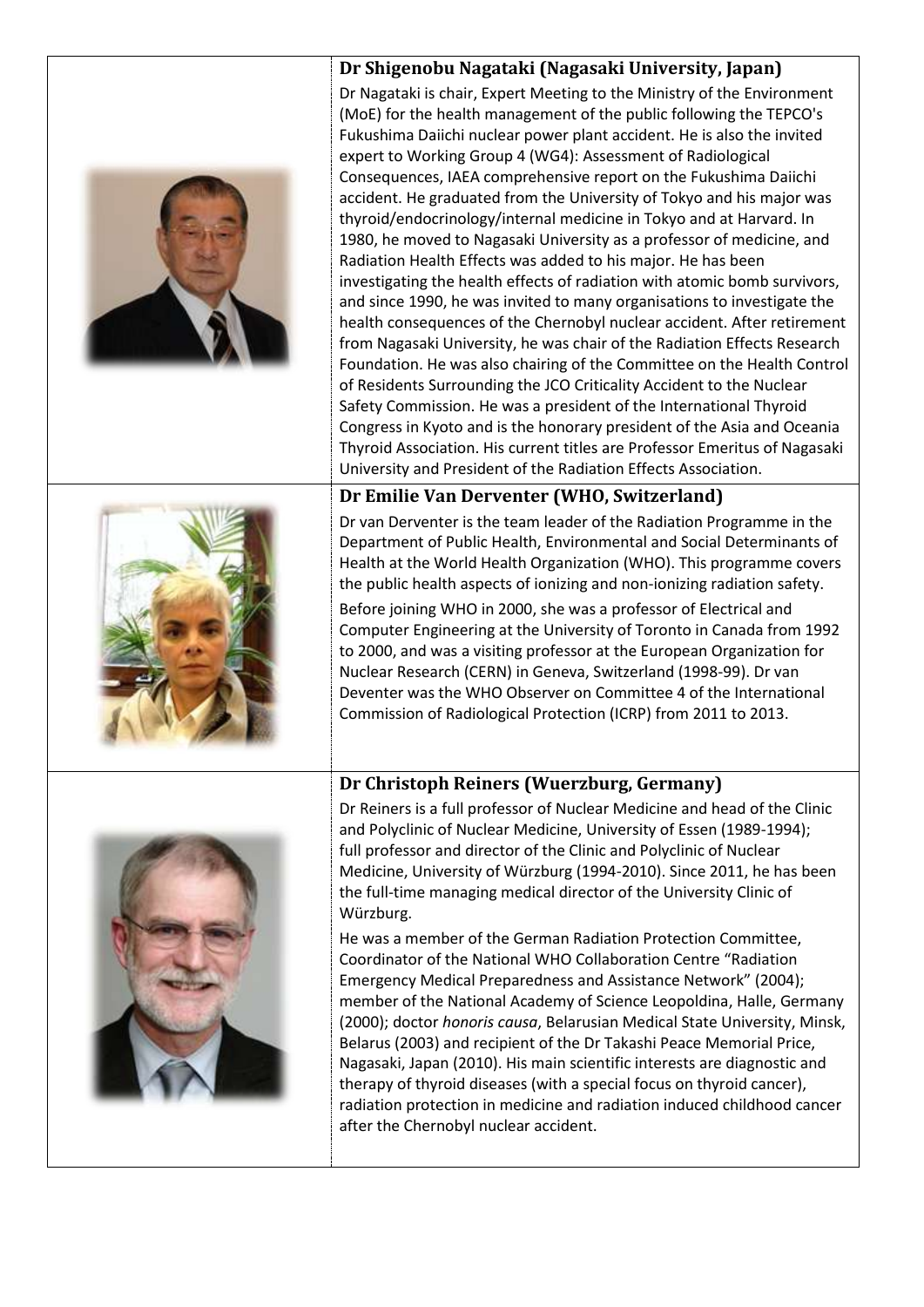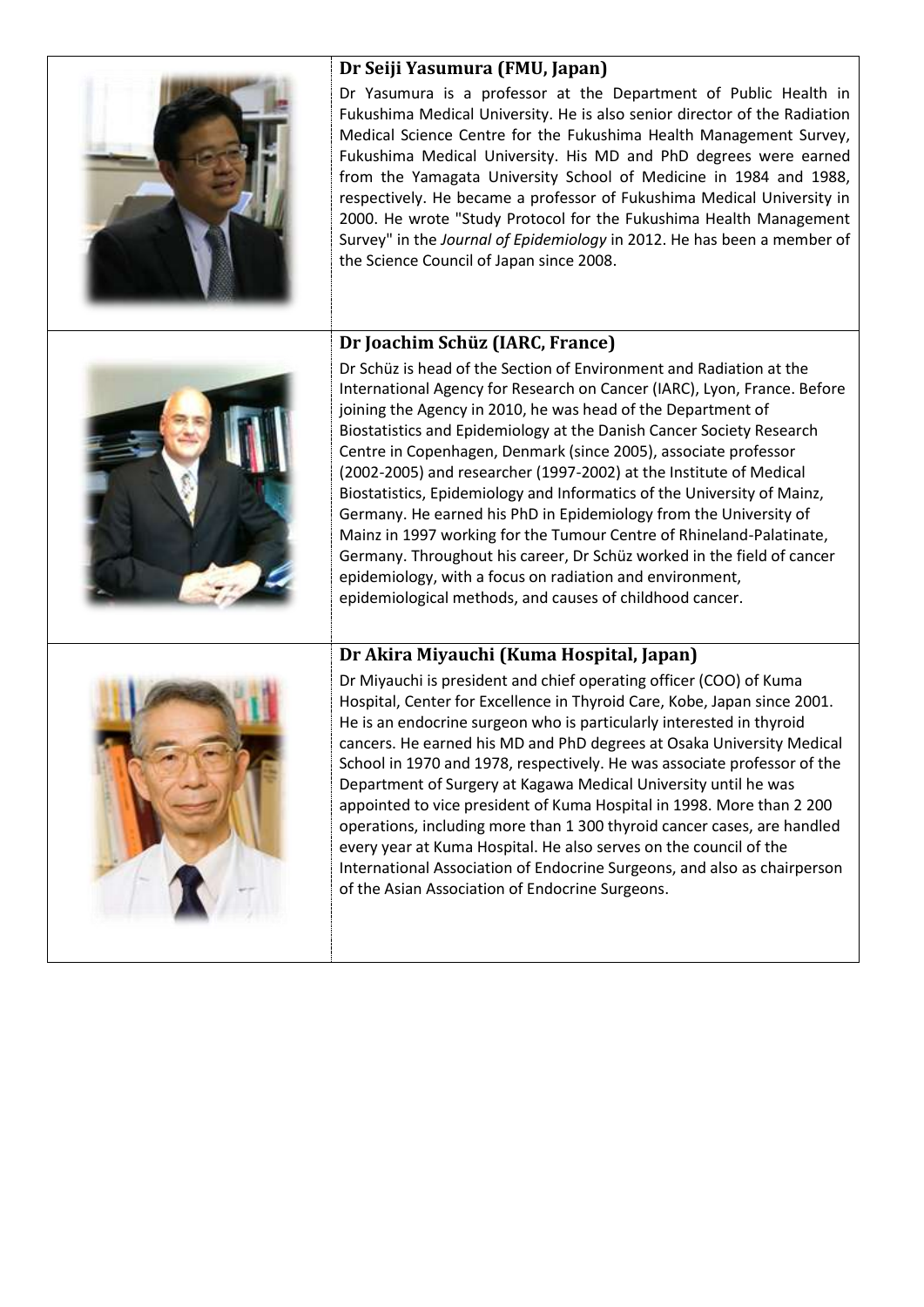#### **Dr Gaya Gamhewage (WHO, Switzerland)**



Dr Gamhewage is the Coordinator for Communications Capacity Building at the World Health Organization (WHO) based in Geneva. A medical doctor by training, she currently is responsible for a global programme providing communications capacity building support for all 194 WHO Member States with a focus on emergency communications and support of national risk communications capacity strengthening to meet the requirements of the International Health Regulations (2005). She also leads WHO's internal communications capacity building programme for its 7,000 staff across the world, and provides strategic communications advice for WHO's work in public health emergencies and humanitarian crises.

In addition to her public health expertise and experience, Gaya has experience working as a journalist, a medical doctor, a university lecturer in public health, a community health director, a child rights advocate, a humanitarian emergency response specialist, a trainer and a facilitator. Gaya has worked in the public sector for over two decades and has experience working for both national and international NGOs, including Save the Children Alliance. She was the head of Corporate Communications for WHO from 2008-2011, during which time she led WHO's communications operations for the H1N1 (2009) pandemic. Prior to her current duties, she was the Coordinator for WHO's global health campaigns, communications training and internal communications.

# **Dr Makoto Akashi (NIRS, Japan)**

Dr Akashi is executive director of the National Institute of Radiological Sciences (NIRS). Dr Akashi started his medical career at the Jichi Medical School Hospital, Tochigi, Japan in 1981. He moved to the Division of Haematology/Oncology at UCLA School of Medicine in 1987 and then joined NIRS in 1990. His group performed dose estimation of patients of the Tokaimura criticality accident in 1999. He took the lead and made great efforts when NIRS formed the Radiation Emergency Medical Assistance Team (REMAT) program. He now plays a leading role in providing advice and support as an expert regarding radiation emergency medicine for the Fukushima Daiichi nuclear power plant accident caused by the Great East Japan Earthquake in 2011.



# **Dr Joanne Brown (PHE CRCE, UK)**

Dr Brown is a senior scientific group leader at the Centre for Radiation, Chemical and Environmental Hazards, Public Health England. She has 30 years of experience in radiation protection in the areas of the development of models for transfer of radioactivity in terrestrial and urban environments, dose assessments and emergency response following nuclear accidents, in particular the effectiveness and feasibility of countermeasures in drinking water and inhabited areas. She runs a radiochemistry laboratory within CRCE and undertakes and manages a wide range of projects involving both experimental work and radiological health assessment to support PHE guidance and advice on radiation protection issues.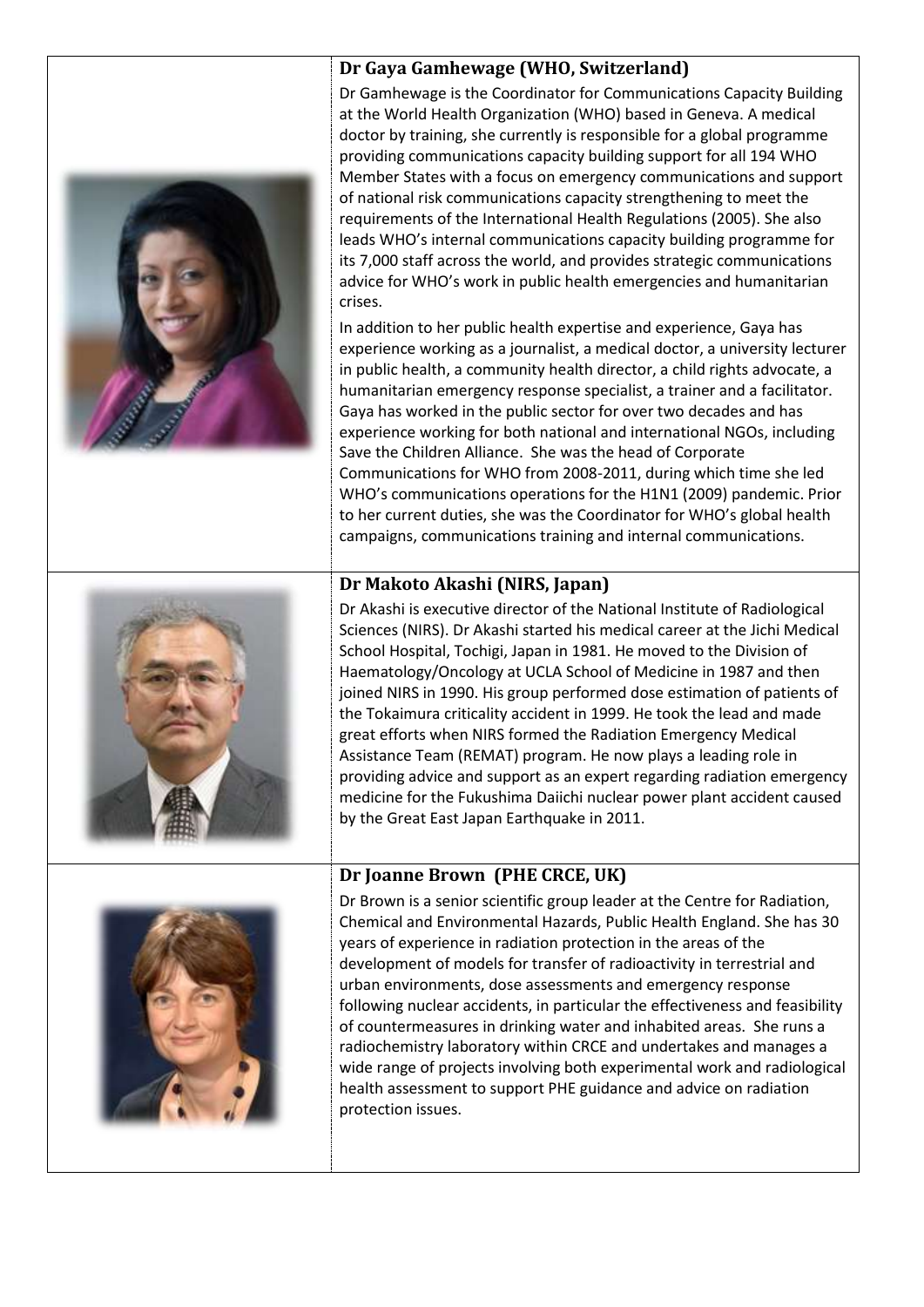| Dr Tetsuya Ishikawa (FMU, Japan)<br>Dr Tetsuya is a professor of the Department of Radiation Physics and<br>Chemistry at Fukushima Medical University since August 2013.<br>He graduated from the University of Tokyo, Faculty of Engineering in<br>1989. He has more than 20 years of experience in measurement of<br>environmental radiation/radioactivity and dosimetry at the National<br>Institute of Radiological Sciences. He earned his PhD in Medical Science<br>from Hiroshima University in 2000.                                                                                                                                                                                                                                                                                                                                                                 |
|------------------------------------------------------------------------------------------------------------------------------------------------------------------------------------------------------------------------------------------------------------------------------------------------------------------------------------------------------------------------------------------------------------------------------------------------------------------------------------------------------------------------------------------------------------------------------------------------------------------------------------------------------------------------------------------------------------------------------------------------------------------------------------------------------------------------------------------------------------------------------|
| Dr Osamu Kurihara (NIRS, Japan)<br>Dr Kurihara is team leader of the Dose Assessment Research Team,<br>Research Centre for Radiation Emergency Medicine at the National<br>Institute of Radiological Sciences (NIRS). He earned his PhD degree in<br>Occupational Internal Dosimetry from Nagoya University. He joined the<br>Power Reactor and Nuclear Fuel Development Corporation (later<br>reorganised as the Japan Atomic Energy Agency) in 1997 and had been<br>engaged in radiation control at nuclear facilities and in the internal<br>dosimetry service of workers. He moved to NIRS in 2012. He experienced<br>individual dose assessments in the Tokaimura criticality accident in 1999<br>and the Fukushima Daiichi nuclear power plant accident in 2011. His<br>research interests are internal dosimetry, radiation protection and<br>radiation measurements. |
| Dr Shinji Tokonami (Hirosaki University, Japan)                                                                                                                                                                                                                                                                                                                                                                                                                                                                                                                                                                                                                                                                                                                                                                                                                              |



Dr Tokonami is a professor at Hirosaki University in the Department of Radiation Physics, where he specialises in radiation measurements and measurement procedures. In 1995, Dr Tokonami earned his PhD in engineering from Waseda University. Throughout his career he has been involved with radiation research at Waseda University, the National Institute of Radiological Sciences, Hirosaki University. In addition, he is a member of several international organisations for standards committees regarding radon and radiation measurements.

Dr Tokonami also developed multiple measurement techniques and equipment related to his field. In particular, he developed a special algorithm for determining airborne radon decay products with continuous air sampling, and he established a passive measurement technique for detecting radon-222 and radon-220. Dr Tokonami is currently working on a quick and effective technique to measure radioactivity in the thyroid to determine the dose and quantify the radiological impact due to a nuclear accident.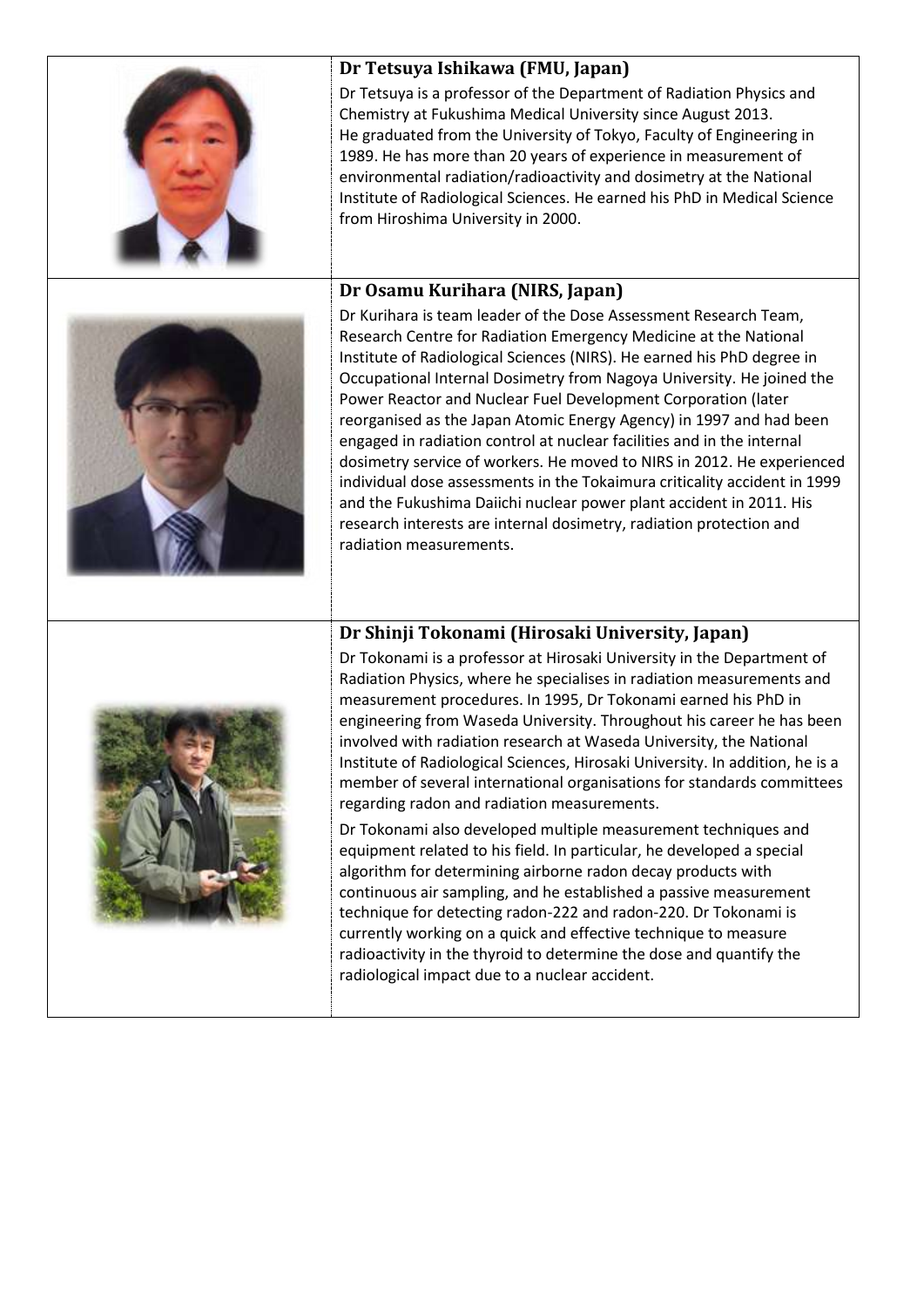

#### **Dr Kenji Kamiya (Hiroshima University, Japan)**

Dr Kamiya is vice president and one of ten distinguished professors of Hiroshima University, and is also a director of the university's Radiation Emergency Medicine Promotion Centre. His research at the Research Institute for Radiation Biology and Medicine of Hiroshima University is in the field of radiation biology, radiation carcinogenesis and radiation emergency medicine. He received "The Asian Association for Radiation Research Award" in 2009. Since the Fukushima nuclear accident, he has been engaged in radiation protection and health management for the residents as vice president of Fukushima Medical University. He was awarded a prize for his contributions to disaster prevention by the Prime Minister, Cabinet Office in 2012.

#### **Prof. Mykola Tronko (Ukraine)**



Prof. Tronko graduated from Kiev Medical Institute (1967). He was a junior researcher (1970) at Kiev Research Institute of Endocrinology and Metabolism and a senior researcher of the Pathophysiology Department. He was deputy director of the Institute (1981), head of the Laboratory of Hormonal Regulation of Metabolism, director of the Institute of Endocrinology and Metabolism and head of the Department of Endocrine System Pathophysiology (1986). He obtained his MD in 1971, his PhD in 1984 and was a professor in 1989. He was a corresponding member of the Ukraine National Academy of Sciences in radiation medicine in 1992, and the Ukraine Academy of Medical Sciences in 1993. In 2010, Dr Tronko was an academician in radiation endocrinology at the National Academy of Medical Sciences of Ukraine. He was awarded many government medals and prizes, including the Dr Nagai Peace Memorial Prize (Japan) in 2013. He has authored about 500 publications and 36 monographs, and is president of the Association of Endocrinologists of Ukraine. His memberships include EASD, ADA, ETA and the International Council for Control of Iodine Deficiency Disorders (ICCIDD) (2013). He is also chief editor of the Journal *Endokrynologia* (Endocrinology) in Kiev, Ukraine.

# **Dr Shinichi Suzuki (FMU, Japan)**



Dr Suzuki graduated from the Fukushima Medical University School of Medicine in March 1983 and earned his PhD from Fukushima Medical University in 1990. He spent one year (March 2001 to April 2002) as the visiting scientist at the Burnham Institute, CA, United States. He became professor and director, Division of Breast Endocrine and Thyroid Surgery, Department of Organ Regulatory Surgery, Fukushima Medical University School of Medicine in 2010. In March 2013, he became professor and chair of the Department of Thyroid and Endocrinology and Director, Division of Thyroid Endocrine Surgery. His specialties are endocrine surgery, molecular endocrinology and ultrasonography of the thyroid. He was the medical administrator of Disaster Medical Care Coordination in the Fukushima Prefecture after the Fukushima nuclear accident from March 2011 to March 2013. He became the director of the Department of Thyroid Examination, Radiation Medical Science Centre for the Fukushima Health Management Survey, Fukushima Medical University in 2012. He is also the president of the Japan Association of Endocrine Surgeons (JAES) and a councillor of the Asian Association of Endocrine Surgeons (AsAES).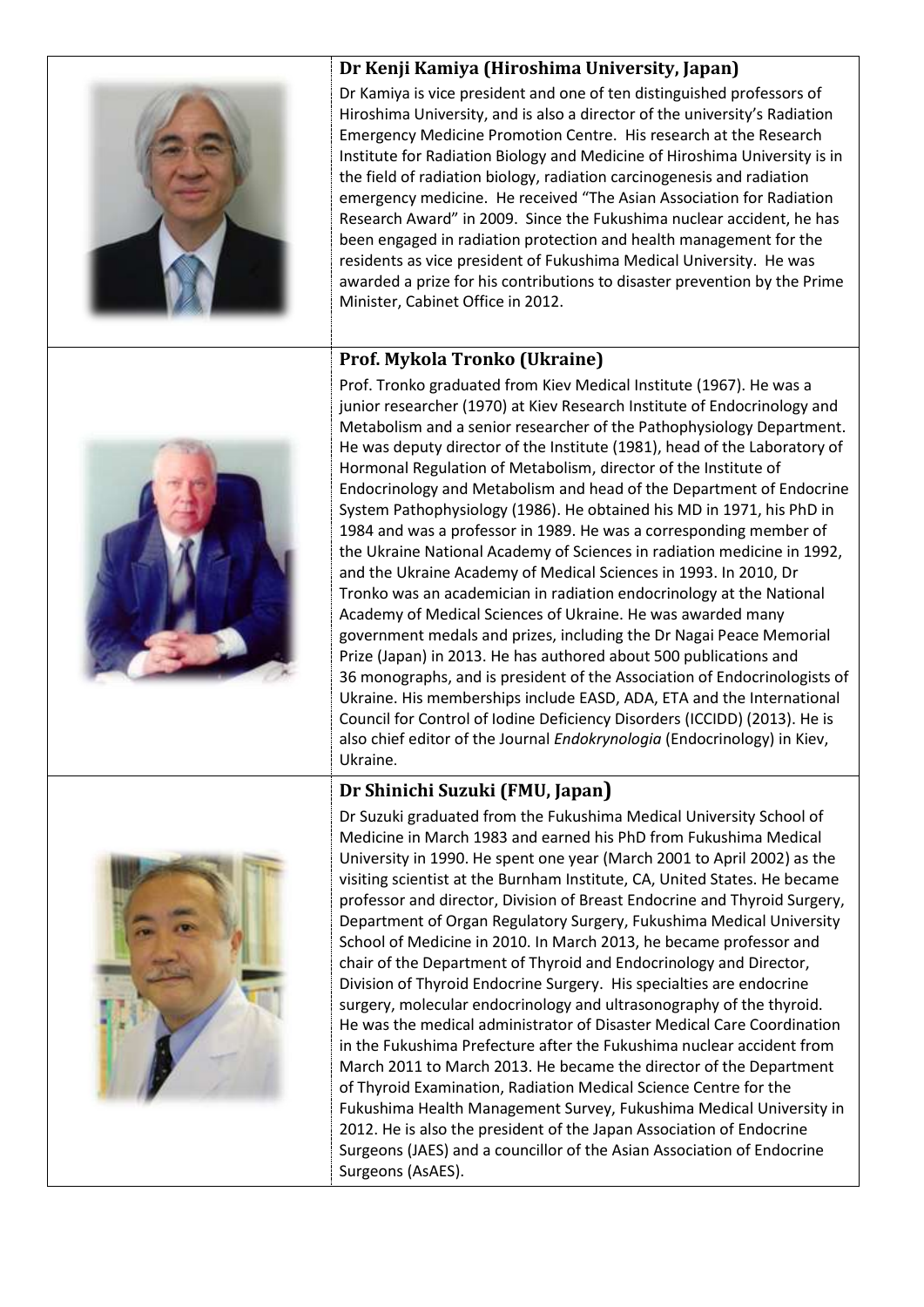| Dr Hiroki Shimura (FMU, Japan)                                                                                                                                                                                                                                                                                                                                                                                                                                                                                                                                                                                                                                                                                                                                                       |
|--------------------------------------------------------------------------------------------------------------------------------------------------------------------------------------------------------------------------------------------------------------------------------------------------------------------------------------------------------------------------------------------------------------------------------------------------------------------------------------------------------------------------------------------------------------------------------------------------------------------------------------------------------------------------------------------------------------------------------------------------------------------------------------|
| Dr Shimura is a professor in the Department of Laboratory Medicine and<br>the vice-director of the Department of Thyroid Ultrasound Examination,<br>Radiation Medical Science Centre at Fukushima Medical University. His<br>MD and PhD degrees were earned from the University of Yamanashi<br>School of Medicine in 1986 and 1990, respectively. He moved from Third<br>Department of Internal Medicine, University of Yamanashi to Fukushima<br>Medical University in 2013. He is working as a physician and a researcher<br>in the field of Endocrinology and Metabolism, focusing on ultrasonic<br>diagnosis and thyroid disease screening.                                                                                                                                     |
| Dr Jae Hoon Chung, MD, PhD (Sungkyunkwan University<br><b>School of Medicine, Republic of Korea)</b>                                                                                                                                                                                                                                                                                                                                                                                                                                                                                                                                                                                                                                                                                 |
| Dr Chung is a professor and chief at the Endocrinology and Thyroid<br>Centre at Samsung Medical Centre, Sungkyunkwan University School of<br>Medicine in Seoul, Korea. He is a chairperson of the Korean Thyroid<br>Association. He graduated from Seoul National University, College of<br>Medicine in 1985 and earned his PhD at same university. He finished his<br>residency and fellowship in endocrinology at same hospital. He worked<br>as a research fellow at the US National Institutes of Health (NIH) in 1993<br>and from 2000 to 2002. He has published over 200 peer reviewed<br>articles, and other literature and has received 8 scientific awards. His<br>research topics are translational and clinical research of autoimmune<br>thyroiditis and thyroid cancer. |
| Dr Kazuo Sakai (NIRS, Japan)                                                                                                                                                                                                                                                                                                                                                                                                                                                                                                                                                                                                                                                                                                                                                         |
| Dr Sakai obtained a PhD degree in biophysics and biochemistry from the<br>University of Tokyo. He worked for the Department of Radiation<br>Oncology, University of Tokyo. In 1999, he moved to the Central<br>Research Institute of Electric Power Industry to research biological effects<br>of low level radiation. He joined NIRS in 2006 and has been the director<br>of the Research Centre for Radiation Protection. He is a member of<br>Committee 5 (Radiation Protection of the Environment) of ICRP and a<br>bureau member of Committee on Radiation Protection and Public Health<br>of OECD/NEA.                                                                                                                                                                         |
| Dr Roy Shore (RERF, Japan)                                                                                                                                                                                                                                                                                                                                                                                                                                                                                                                                                                                                                                                                                                                                                           |
| Dr Shore is a professor and chief of the Epidemiology Division at the New<br>York University School of Medicine before moving to the Radiation<br>Effects Research Foundation (RERF) in Hiroshima-Nagasaki as vice-chair<br>and chief of research. He has published widely on radiation research and<br>has served on numerous scholarly committees on radiation risk, including<br>as a long-time member of the ICRP and NCRP, various committees or task<br>groups for UNSCEAR, WHO, the US National Academy of Sciences and the<br>US National Cancer Institute.                                                                                                                                                                                                                  |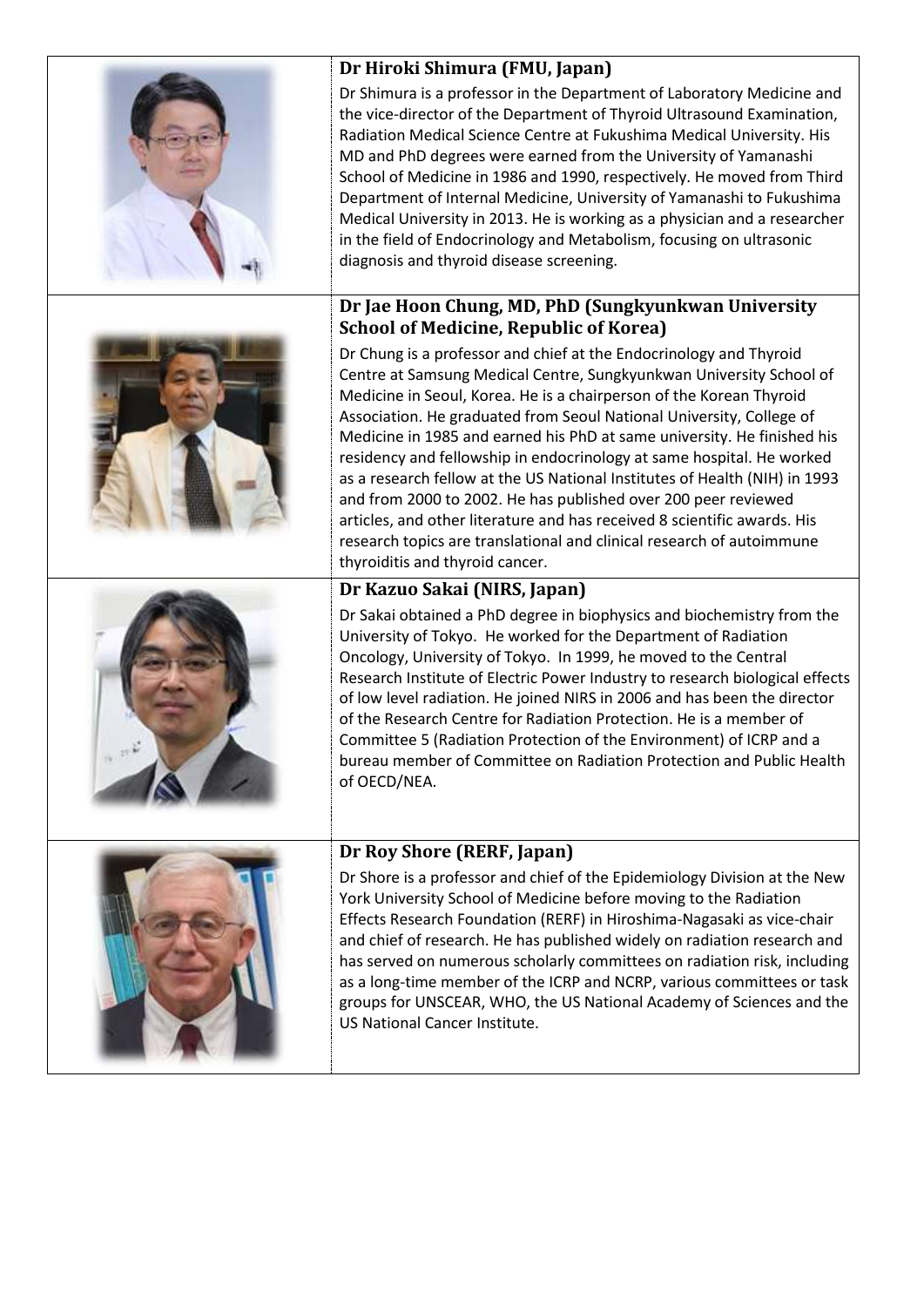



Dr Jacob is acting head of the Institute of Radiation Protection and speaker of the Department of Radiation Sciences at the Helmholtz Zentrum München. He is a member of the German Commission on Radiological Protection and chairs the Radiation Risk Committee. Dr Jacob is a member of the German delegation to the United Nations Scientific Committee on the Effects of Atomic Radiation (UNSCEAR) and chairs the Health Implications Task Group for the report, *Levels and effects of radiation exposure due to the nuclear accident after the 2011 Great East Japan Earthquake and tsunami.* He contributed to the WHO report *Health risk assessment from the nuclear accident after the 2011 Great East Japan Earthquake and tsunami.* Dr Jacob coordinates the European project *EpiRadBio* in which low-dose radiation health risk models are developed on the base of radiobiological measurements and epidemiological data.

# **Dr André Bouville (National Cancer Institute, United States)**



Dr Bouville went to the United States in 1984 to work at the National Cancer Institute, where he became the head of the Dosimetry Unit of the Radiation Epidemiology Branch until he retired in 2010. Following the Chernobyl nuclear accident, Dr Bouville was responsible for the estimation of radiation exposures for the subjects of epidemiology studies of thyroid cancer that were conducted in Belarus and in Ukraine in collaboration with the National Cancer Institute. He was a consultant to the United Nations Scientific Committee on the Effects of Atomic Radiation for 30 years, and a member of Committee 2 of the International Commission on Radiological Protection for 20. He is currently a Distinguished Emeritus Member of the National Council on Radiation Protection and Measurements, and a Lifetime Associate of the National Academies.

# **Dr Maureen Hatch (National Cancer Institute, United States)**



Dr Hatch came to the Radiation Epidemiology Branch of the US National Cancer Institute in 2002 and was Head of the Chernobyl Research Unit through 2009. Her particular focus has been on the carcinogenic and reproductive effects of Chernobyl fallout on an in utero exposed cohort in Ukraine. She earned her PhD in Epidemiology from Columbia University in 1985, subsequently joined the faculty and led a study of cancer incidence and reproductive problems following the accident at Three Mile Island. From 1994 to 2002 she directed the Division of Epidemiology at Mount Sinai Medical Center. Dr Hatch has served on National Academy of Sciences (NAS) committees on radiation research and has been an adviser on Chernobyl research for WHO and IARC.



# **Dr Yasuhito Sasaki (Hidaka Hospital, Japan)**

Dr Sasaki is the director of the Clinical Research Centre of Shonan Kamakura General Hospital in Japan, which is affiliated with the Graduate School of Medicine, Yokohama City University, as well as serving as special adviser for the Oncology Centre of Hidaka Hospital. Dr Sasaki was trained as an internist and specialised in Nuclear Medicine at the University of Tokyo and Johns Hopkins Hospital. He has chaired departments of Radiology and Nuclear Medicine at several universities, including the University of Tokyo. He also served as director-general of the National Institute of Radiological Sciences. Dr Sasaki has served in ICRP, UNSCEAR and the Radiation Council of Japan. He received the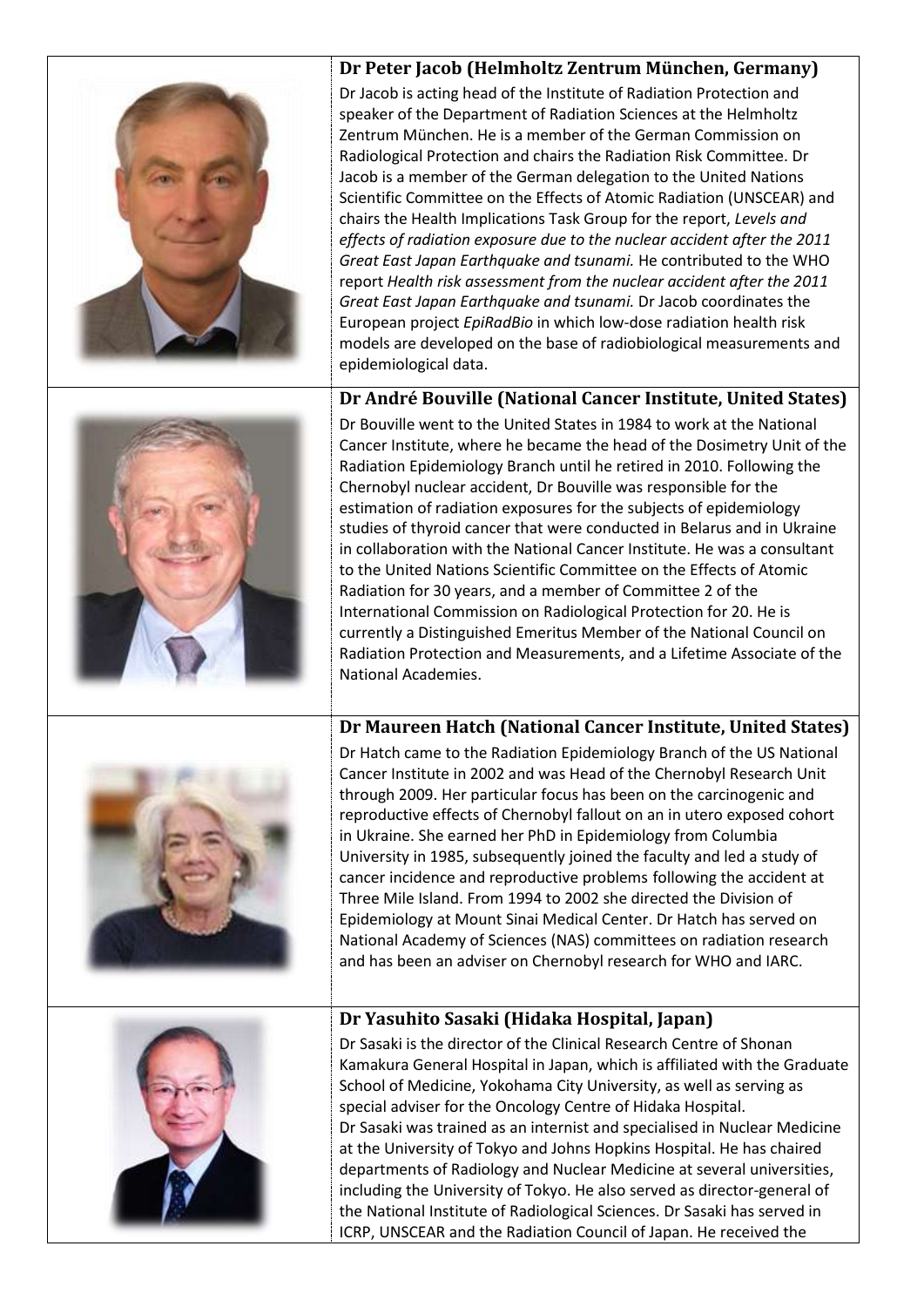Order of the Sacred Treasure, Gold and Silver Medal as well as other distinguished honours and awards.



**Mr Thierry Schneider (CEPN, France)**

Mr Schneider is deputy director of CEPN (Nuclear Protection Evaluation Centre) in France. He earned a PhD in Health and Insurance Economics. Since 1985, he has developed expertise on the assessment and management of radiological risk. After the Chernobyl nuclear accident, he was involved in various projects related to the improvement of living conditions of the inhabitants of territories contaminated by the accident. Since November 2011, he participates in the ICRP Dialogue Initiative in the Fukushima Prefecture. He is currently vice president of the French Society of Radiation Protection (SFRP), a member of the Committee on Radiation Protection and Public Health (OECD/NEA CRPPH) and president of the European NERIS Platform Association (NERIS).

#### **Dr Viktor Ivanov (Obninsk, Russian Federation)**



Dr Ivanov is professor and correspondent member of the Russian Academy of Medical Sciences (RAMS). He serves as deputy director of the Medical Radiological Research Centre and head of the Russian National Radiation Epidemiological Registry, Obninsk, Russian Federation. Dr Ivanov earned his PhD in Applied Mathematics in 1978 and a Doctor of Science (DSc) degree in Applied Mathematics in 1987. Dr Ivanov has been certified by the Supreme Personnel Review Board of the Russian Federation as professor of radiology in 1996 and elected correspondent member of RAMS in 2002. He has been chair of the Russian Scientific Commission on Radiological Protection and director of the World Health Organization Collaborating Centres (WHOCC) for Research and Training on Radiation Epidemiology and member of the Russian delegation to UNSCEAR. Prof. Ivanov has participated in preparation of the UNSCEAR Report "Health effects due to radiation from the Chernobyl accident" (2008) and the IAEA Fukushima comprehensive report. In 1986 he headed the Russian National Radiation Epidemiological Registry of people exposed to radiation following the Chernobyl accident. He has published over 100 articles in peer-reviewed journals and co-authored several books. Since 1992, Dr Ivanov has been editor in chief of the bulletin "Radiation and Risk", certified by the Supreme Personnel Review Board of the Russian Federation. Prof. Ivanov has managed a wide range of international and national research projects including the WHO International Programme on the Health Effects of the Chernobyl accident, CEC research projects on the health status of people exposed to radiation as the result of Chernobyl accident, Russian Ministry of Emergency Situations, Russian Ministry of Health-funded projects to maintain the Registry, analysis of medical and dosimetry information of the population exposed to radiation and constructed models for radiation risk estimating.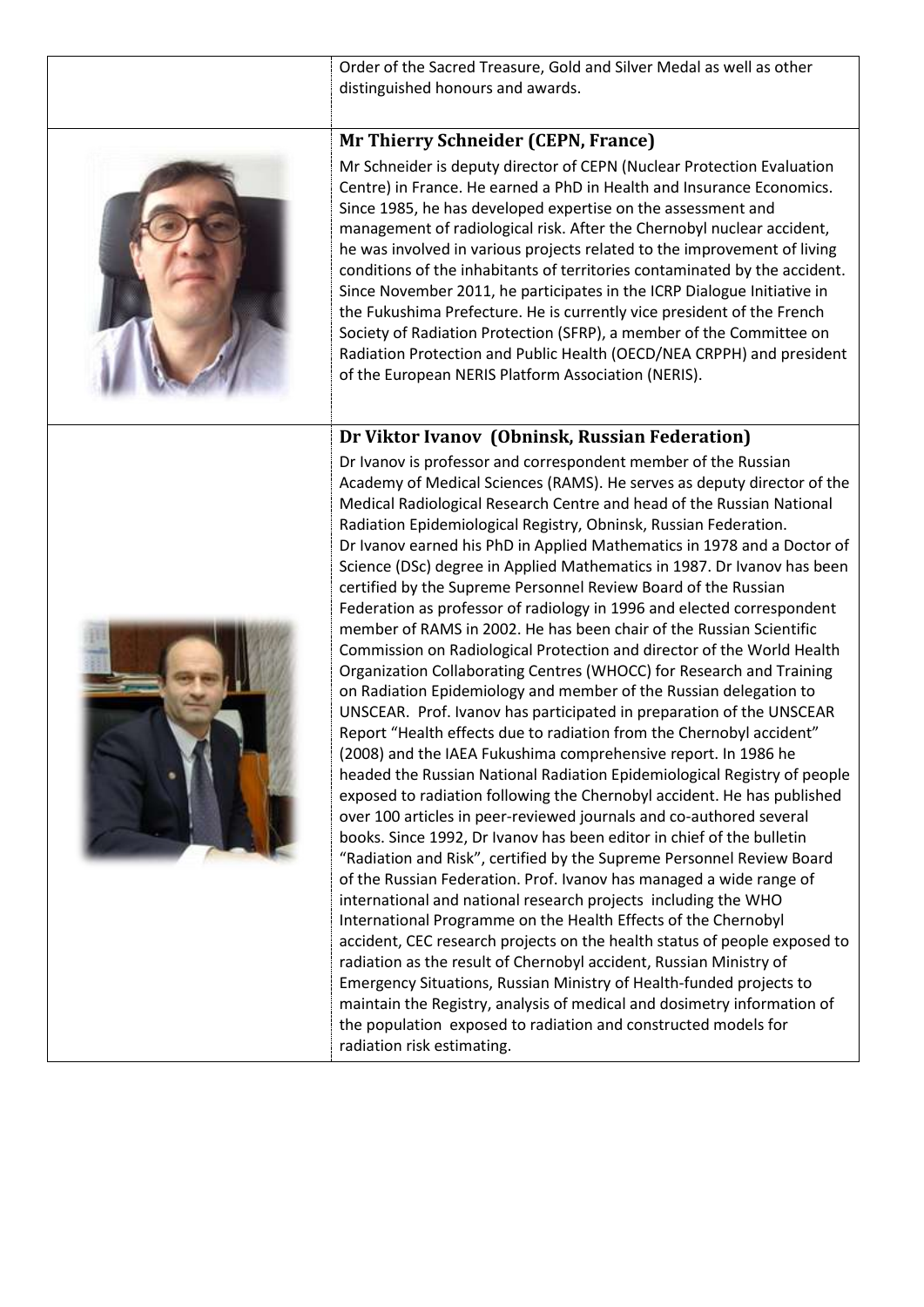

Population Sciences at the Graduate School of Medicine of Osaka University since 2012. He earned his MD from the Osaka University School of Medicine in 1983. He worked at the Department of Cancer Control and Statistics at the Osaka Medical Centre for Cancer and Cardiovascular disease in 1983. After one year of training for internal medicine for respiratory diseases at the hospital, he began his research in the field of cancer epidemiology for lung cancer and an evaluation study for lung cancer screening. In 1986-87, he joined the Johns Hopkins University School of Public Health and completed a Master of Public Health (MPH) degree.

In 1994, he moved to the National Cancer Centre Research Institute, Tokyo, as a section chief in the Cancer Aetiology Section of the Cancer Information and Epidemiology Division. He became a chief of the Cancer Information and Epidemiology Division, NCC Research Institute in 2002, a chief of the Statistics and Cancer Control Division, Research Centre for Cancer Prevention and Screening, NCC in 2003, and chief of the Surveillance Division, Centre for Cancer Control and Information Services, NCC in 2006. He was responsible for developing a cancer registration system, developing guidelines for cancer screening and establishing comprehensive cancer control activities at the national level.

# **Dr Ohtsura Niwa (ICRP, Canada)**

Dr Niwa earned his PhD from Stanford University in 1975. He studied radiation biology and worked with various systems. His major works include radiation induction of endogenous retrovirus through DNA demethylation, transgenerational effects of radiation as assessed by mini satellite sequences and reversion of the pink-eyed unstable allele, DNA damage response in pre-implantation stage mouse embryos, delayed homologous recombination during foetal development and experimental radiation carcinogenesis in p53+/- mice. Currently he holds a position at Fukushima Medical University. He has been the member of the International Commission on Radiological Protection (ICRP) since 2001.



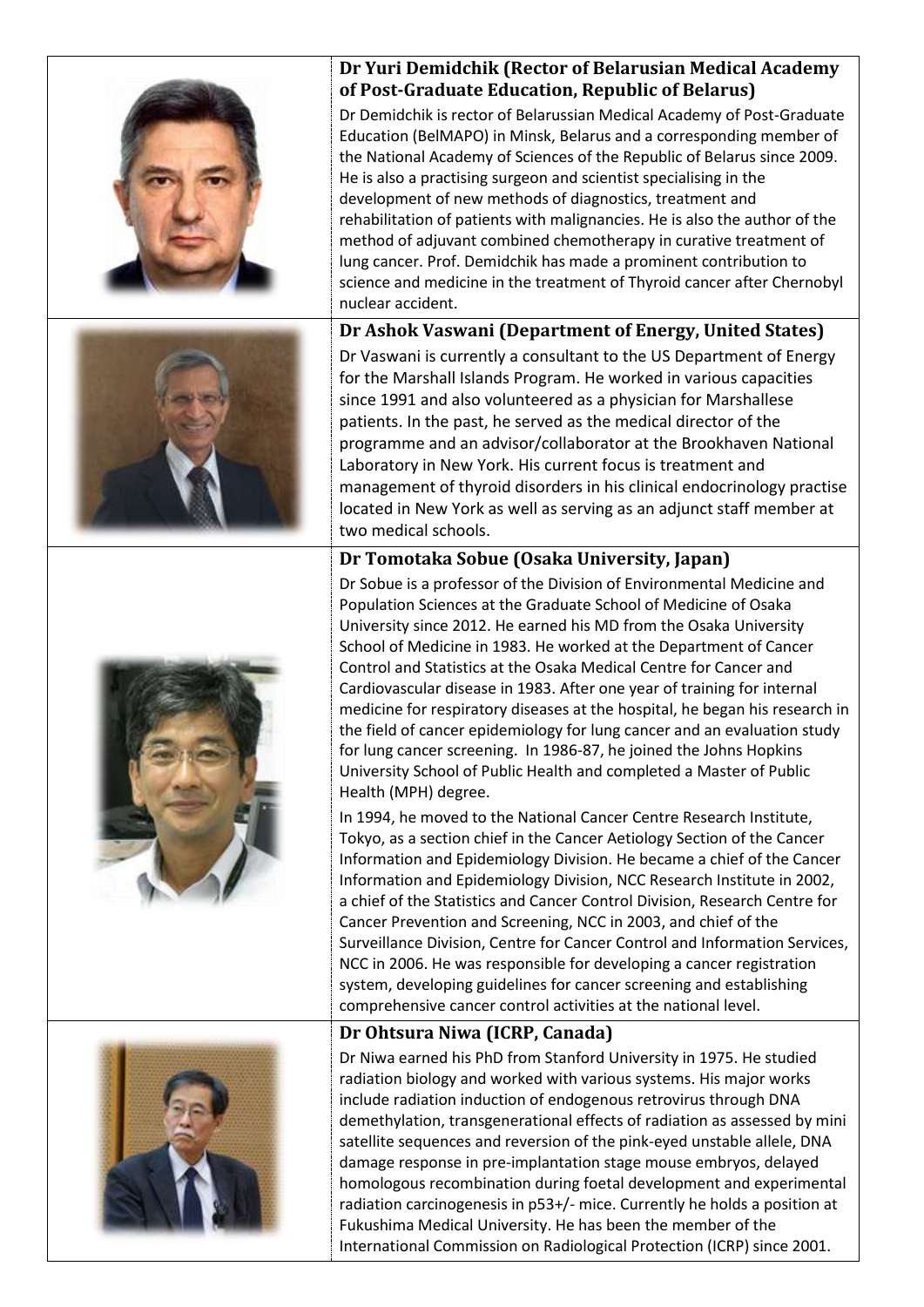

**Dr Michael Siemann (OECD/NEA, France)**

Dr Siemann is head of Division for Radiological Protection and Radioactive Waste Management at the OECD Nuclear Energy Agency since 2012. He has a PhD in Geochemistry and a Diploma in Mineralogy, both from the Clausthal University of Technology. Dr Siemann has more than 20 years of experience in Radioactive Waste Management in Germany as a researcher, a regulator and an implementer.

#### **Mr Jacques Lochard (ICRP, Canada)** Mr Lochard is the director of the Nuclear Protection Evaluation Centre







# **Dr Noboru Takamura (Nagasaki University, Japan)**

Dr Takamura is a full professor at the Atomic Bomb Disease Institute of the Department of Global Health, Medicine and Welfare, Nagasaki University since 2008. He graduated from the Nagasaki University School of Medicine in 1993 and earned his PhD from the same university in 1997. Since the accident at Fukushima Daiichi nuclear power plant on March 2011, he has been an advisor of the Fukushima Prefecture on radiation health risk management, and also the health advisor of Kawauchi village (Fukushima Prefecture) since March 2012.



#### **Mr Shiro Matsui (Director, PR and Risk-Communication, FMU, Japan)**

Mr Matsui graduated from the Faculty of Law of Okayama University in 1990. He joined Nikkei Business Publications (Nikkei BP) in 1990 and headed the management of the company after positions in planning and advertisement and marketing with several industry magazines, including the Nikkei BP general secretariat and the Nikkei BP Environment Management Forum. Mr Matsui joined Fukushima Medical University in April of 2012. He is the public relations director at the Radiation Medical Science Centre for the Fukushima Health Management Survey.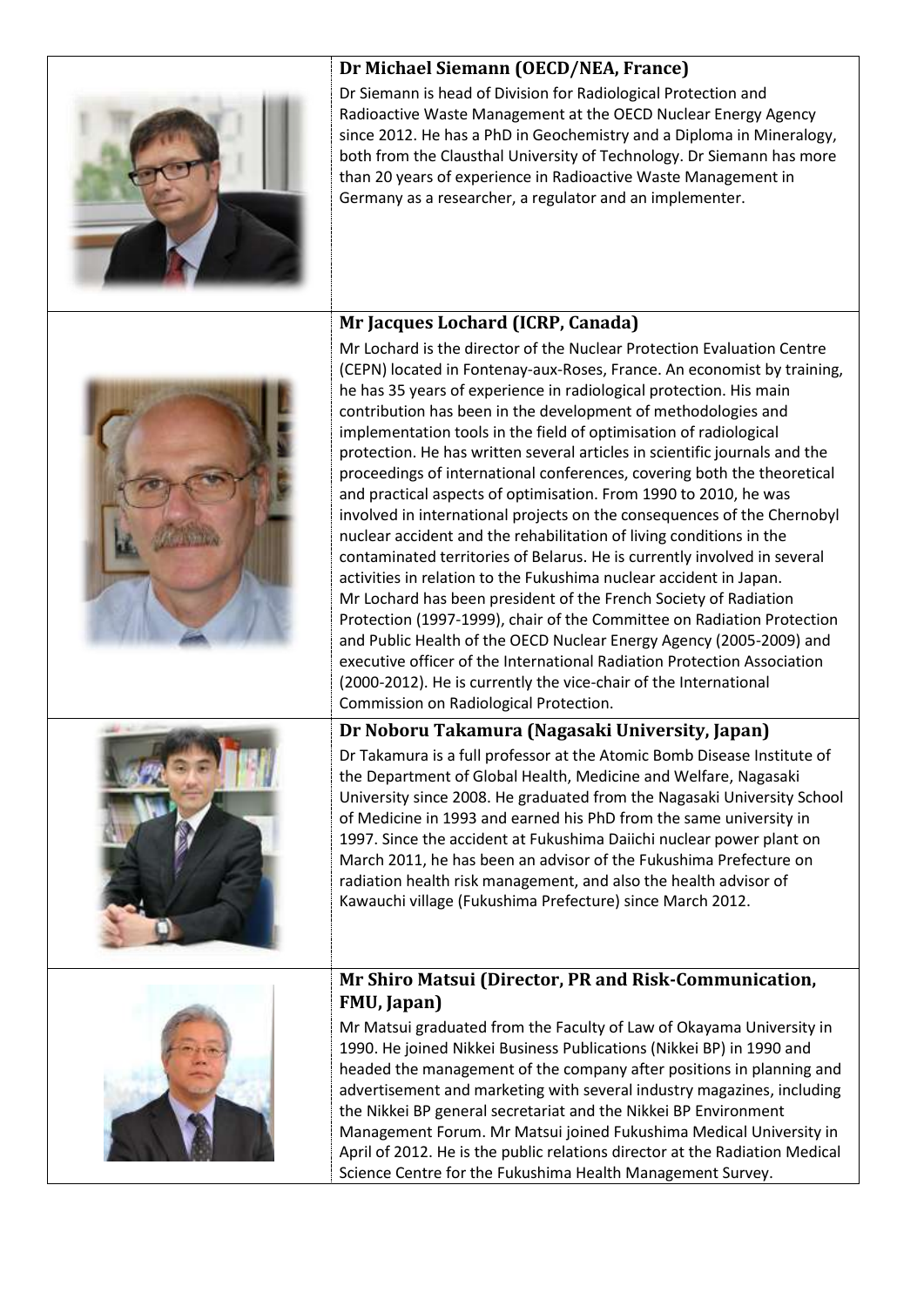

years. In 2005, he was appointed as a team leader of the radiation program at the WHO headquarters, Geneva, Switzerland for two years. He is currently the Adviser to the Governor of Fukushima Prefecture on health risk management, Director of the WHO Collaborating Centre for Research on Radiation Emergency Medical Preparedness and Response Network and a member of the Science Council of Japan.



# **Dr Kenneth Eric Nollet (FMU, Japan)**

Dr Nollet is specialty-trained in pathology, laboratory medicine, blood banking and transfusion medicine. He also participates in broader projects to fulfil Japan's international responsibilities in medical care, scientific advancement and education.

Since 2013, Dr Nollet has been the Director of the Department of International Cooperation Radiation Medical Science Centre - Fukushima Health Management Survey and since 2008, has been in the Department of Blood Transfusion and Transplantation Immunology. For his graduate studies, he completed a doctor's course at the Mayo Graduate School in Biochemistry NMR and Fluorescence Spectroscopic Characterization of 13C-Trp-Thioredoxin in 1993. He attended the Mayo School of Graduate Medical Education in Anatomic and Clinical Pathology in 1997 and in Transfusion Medicine in 1998.